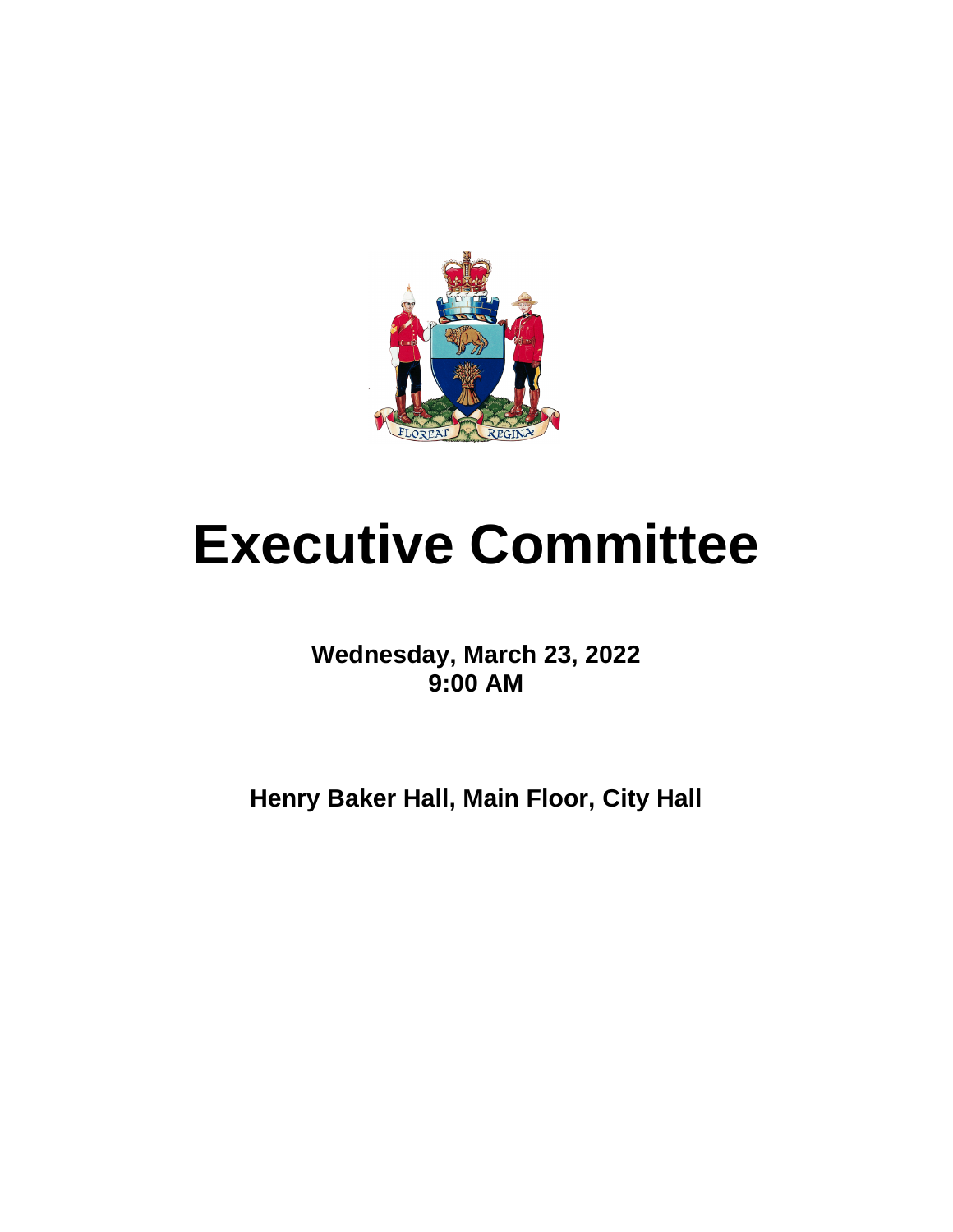

**Public Agenda Executive Committee Wednesday, March 23, 2022**

# **Approval of Public Agenda**

#### **Minutes Approval**

Executive Committee - Public - Mar 9, 2022 9:00 AM

#### **Administration and Tabled Reports**

EX22-33 Economic Development Opportunity - Viterra Memorandum of Understanding and Related Agreements

#### **Recommendation**

- 1. Approve the City of Regina entering into a Memorandum of Understanding ("MOU") with Viterra Canada Inc., ancillary to the Option to Purchase Agreement dated April 12, 2021, that:
	- a) outlines the various incentives that the City of Regina ("City") will provide to Viterra to support the construction of a canola crush plant ("Plant"), consistent with the terms and conditions stated in this report; and
	- b) is conditional on ministerial approval of a boundary alteration that brings the related lands into the City.
- 2. Delegate authority to the Executive Director, Financial Strategy & Sustainability or their designate, to negotiate and approve any other commercially relevant terms and conditions of the MOU that do not substantially change what is described in this report.
- 3. Delegate authority to the Executive Director, Financial Strategy & Sustainability or their designate, to negotiate and approve the final binding agreements with Viterra Canada Inc. (the "Agreements") reflective of the concepts contained in the MOU, any amendments to the Agreements that do not substantially change what is described in the MOU and any ancillary agreements or documents required to give effect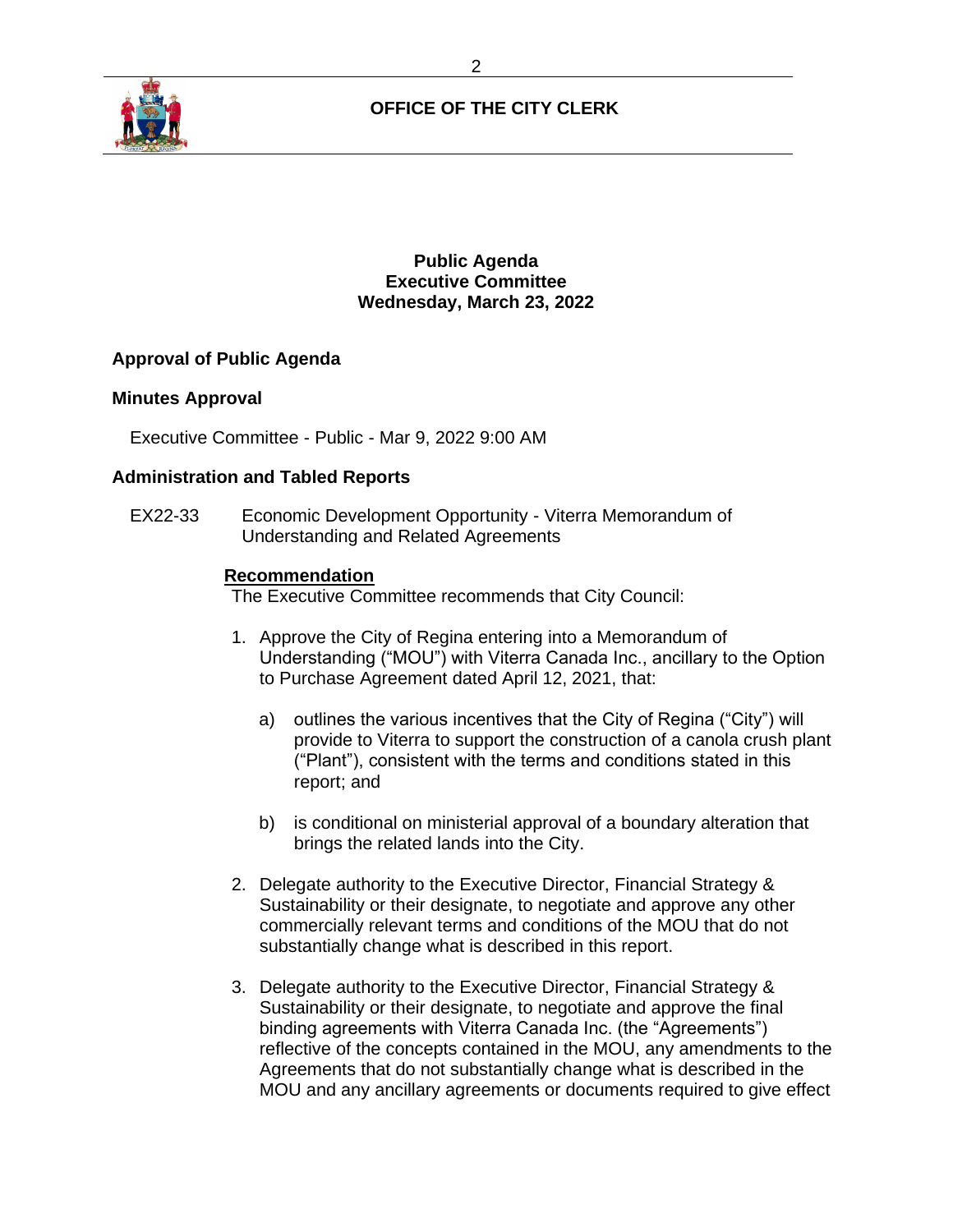

to the Agreements. The authority delegated by this section excludes the approval of any tax exemption agreement which must be approved by City Council.

- 4. Approve the transfer of up to \$12.6 million from the Land Development Reserve to fund the costs of providing water and wastewater infrastructure, paying development charges, and acquiring land for rail, water and wastewater infrastructure as described in this report.
- 5. Approve the transfer of \$6.0 million from the Asset Revitalization Reserve to fund the costs of investments in rail line development as described in this report.
- 6. Delegate authority to the Executive Director, Financial Strategy & Sustainability to approve an extension to the Option Term provided for in the Option to Purchase Agreement between the City and Viterra dated April 12, 2021 as, in his discretion, is reasonably necessary as long as Viterra is diligently pursuing its due diligence of the related development proposal.
- 7. Authorize the Executive Director, Financial Strategy & Sustainability to negotiate and approve agreements for the acquisition of land or easement rights, as required, in connection with undertaking the infrastructure investments (rail and utilities) as described in this report (the "Land Agreements"), and any ancillary agreements or documents required to give effect to the Land Agreements, provided such acquisition is at or below fair market value.
- 8. Authorize the City Clerk to execute the MOU, the Agreements and the Land Agreements after review and approval by the City Solicitor.
- 9. Approve these recommendations at its meeting on March 30, 2022.
- EX22-42 Stu Niebergall: City of Regina and CTK Nakoda Nation MSCA

# **Recommendation**

That Executive Committee receive and file this communication.

EX22-34 City of Regina and Carry the Kettle Nakoda Nation - Municipal Services and Compatibility Agreement

# **Recommendation**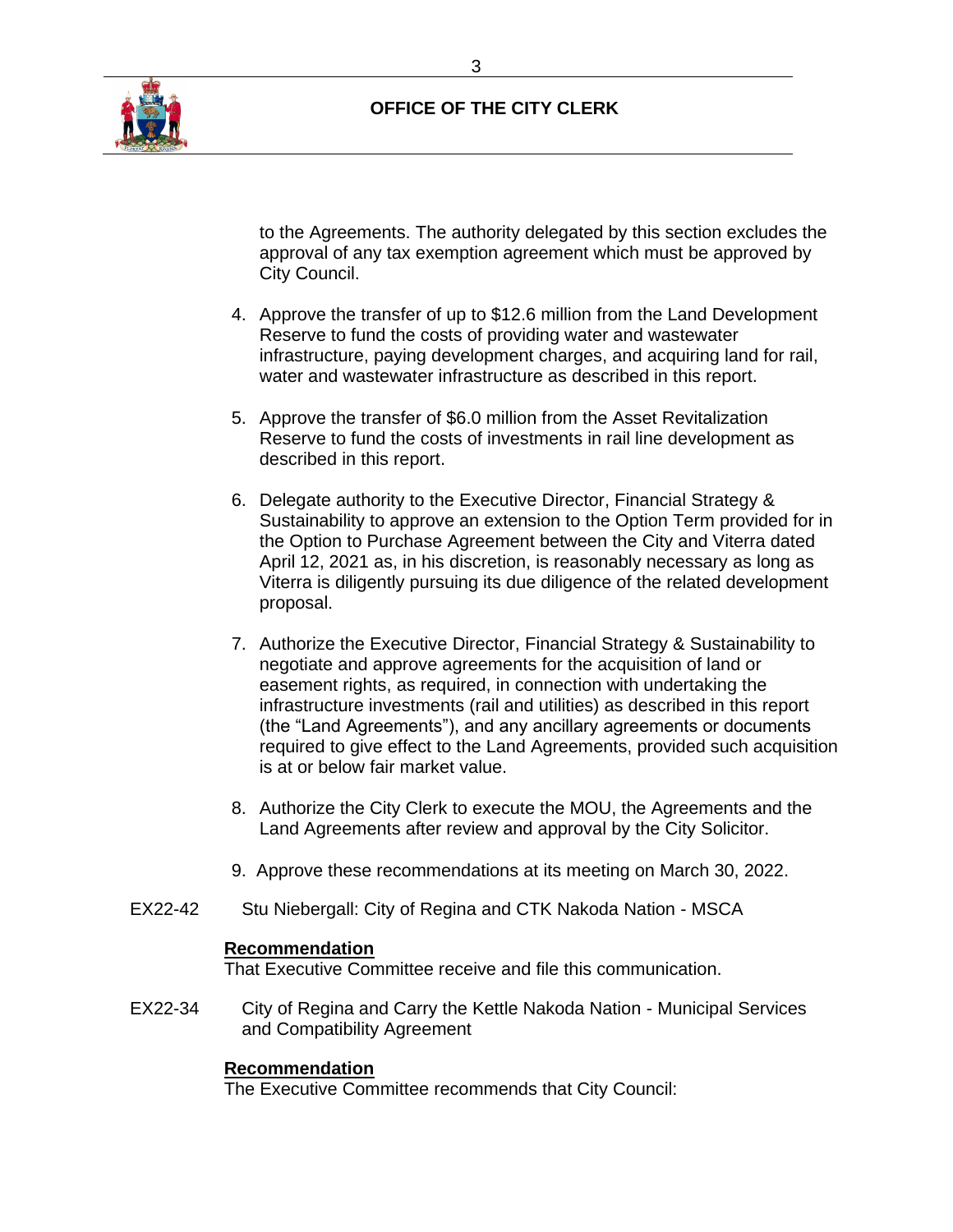

- 1. Approve the Municipal Servicing and Compatibility Agreement between the City of Regina and Carry the Kettle Nakoda Nation, attached to this report as Schedule A.
- 2. Instruct the City Solicitor to prepare the necessary execution bylaw authorizing the City Clerk to execute the Municipal Services and Compatibility Agreement.
- 3. Upon the Municipal Services and Compatibility Agreement becoming effective, delegate authority to the Executive Director, City Planning & Community Development or their designate to approve subsequent servicing agreements with Carry the Kettle Nakoda Nation, in its own capacity or through its development corporation, with respect to the servicing required to support each phase of development of the reserve, provided that the terms and conditions of such agreements are consistent with the City's Servicing Agreement Standard Conditions 2011 and Development Charges Policy applicable to City lands.
- 4. Approve these recommendations at its meeting on March 30, 2022.

# EX22-36 Clean Communities

# **Recommendation**

- 1. Approve Service Option 1, which continues to offer the same level of solid waste service to all residents of the city.
- 2. Approve Enforcement Option 2, which introduces a notice of violation tickets for actions in contravention of *The Waste Management Bylaw, 2012, Bylaw No. 2012-63* that lead to increased incidents of litter as outlined in this report.
- 3. Direct the City Solicitor to prepare the necessary bylaw amendments to the Waste Management Bylaw and *The Regina Community Standards Bylaw,* Bylaw No. 2016-2 to be consistent with the recommendations outlined in Schedule A to this report.
- 4. Remove MN21-3 Clean Communities items 1 to 4 from the List of Outstanding Items for City Council.
- 5. Approve these recommendations at its meeting on March 23, 2022.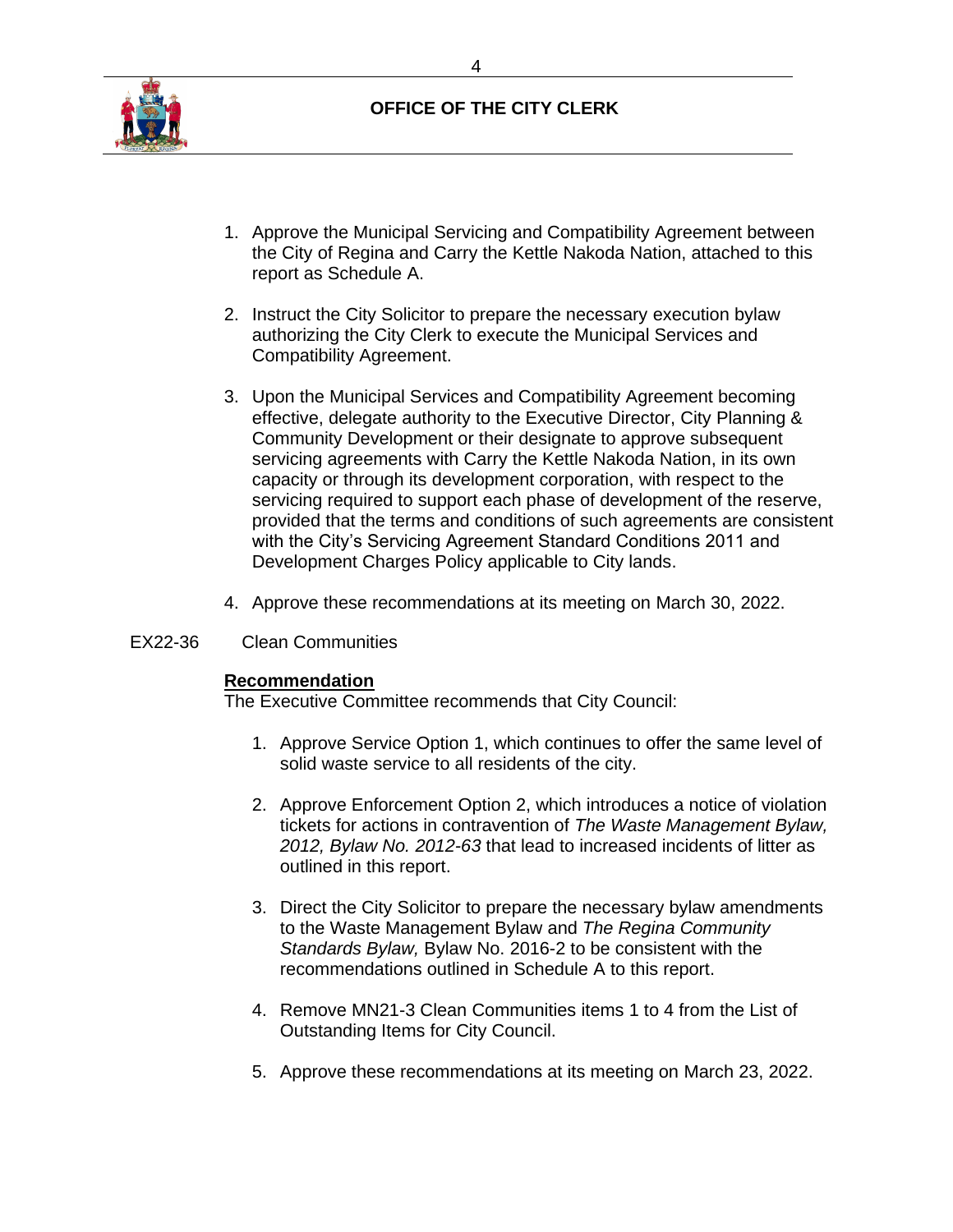

# EX22-40 Off-Leash Dog Park Program Update

## **Recommendation**

The Executive Committee recommends City Council:

- 1. Approve the development of an off-leash dog park in A.E. Wilson Park.
- 2. Amend *The Regina Animal Bylaw, 2009* to include Horizon Station Park Off Leash Area.
- 3. Approve Litzenberger Park boarded rink as a seasonal off-leash area.
- 4. Instruct the City Solicitor to prepare an amendment to *The Regina Animal Bylaw, 2009*, to create the proposed off leash parks as further described in this report, to be brought forward to the meeting of City Council following approval of these recommendations by City Council.
- 5. Approve these recommendations at its meeting on March 30, 2022.
- EX22-39 2022 Property Tax Exemptions Related to 2014 Boundary Alteration

#### **Recommendation**

The Executive Committee recommends that City Council:

- 1. Approve the property tax exemptions as listed in Appendix B subject to the Government of Saskatchewan approving the exemption or partial exemption of the education portion of the taxes for amounts that are \$25,000 or greater.
- 2. Instruct the City Solicitor to bring forward the necessary bylaw to provide for the property tax exemptions listed in Appendix B.
- 3. Authorize the Executive Director Financial Strategy & Sustainability or delegate to apply to the Government of Saskatchewan on behalf of property owners for any exemption of the education portion of the taxes that is \$25,000 or greater as outlined in Appendix B.
- 4. Approve these recommendations at its March 30, 2022 meeting.
- EX22-22 Supplemental Response to COVID-19 Property Tax Relief Requests

# **Recommendation**

That the Executive Committee receive and file this report.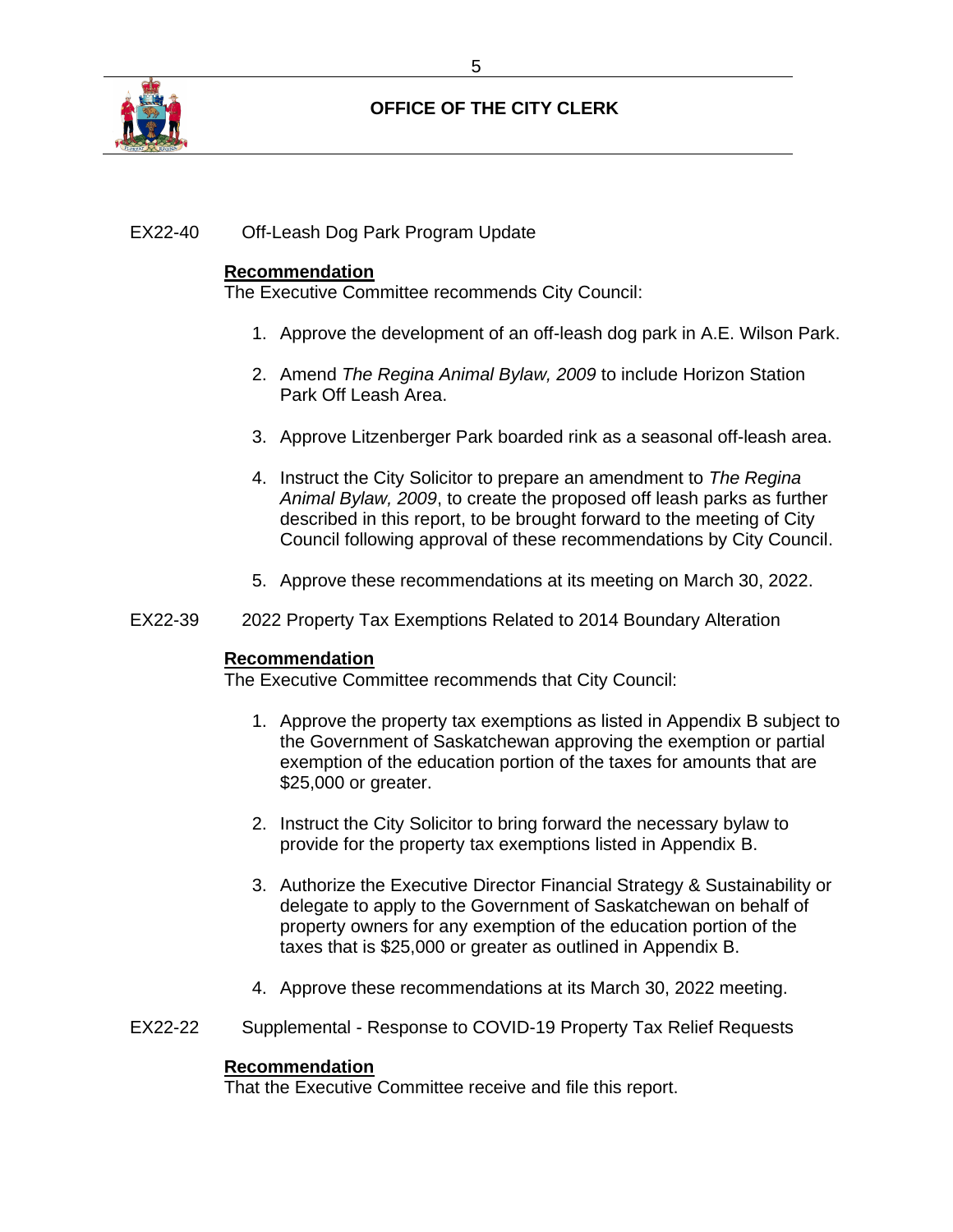

# EX22-6 Response to COVID-19 Property Tax Relief Requests

## **Recommendation**

The Executive Committee recommends that City Council:

- 1. Direct Administration to implement an arrears payment plan with a reduced penalty rate of 0.75 per cent as described in this report by March 31, 2022.
- 2. Instruct the City Solicitor to bring forward amendments to Bylaw 2003-69, being The Regina Administration Bylaw and any other necessary Bylaws in order to implement the arrears payment plan and reduced penalty as described in this report.
- 3. Deny the request from Regina Hotel Association for a 25 per cent exemption on 2021 municipal property taxes for hotels and motels (Appendix A).
- 4. Deny the request from Regina Downtown Business Improvement District for a property tax credit equal to properties' 2021 Business Improvement District taxes (Appendix B).
- 5. Deny the request from Regina Warehouse Business Improvement District for a property tax credit equal to properties' 2021 Business Improvement District taxes (Appendix C).
- 6. Approve these recommendations at its meeting on February 2, 2022.
- EX22-37 Clean Property Bylaw Integration into Traffic Bylaw

#### **Recommendation**

- 1. Approve the integration of relevant sections of *The Clean Property Bylaw, Bylaw No. 9881* (the "Clean Property Bylaw") into *The Regina Traffic Bylaw, 1997, Bylaw No. 9900* (the "Traffic Bylaw"), and the resulting amendments to both bylaws as proposed in this report.
- 2. Direct the City Solicitor to amend the *Traffic Bylaw* and the *Clean Property Bylaw* to reflect the changes as detailed in the Discussion section of this report.
- 3. Approve these recommendations at its meeting on March 30, 2022.